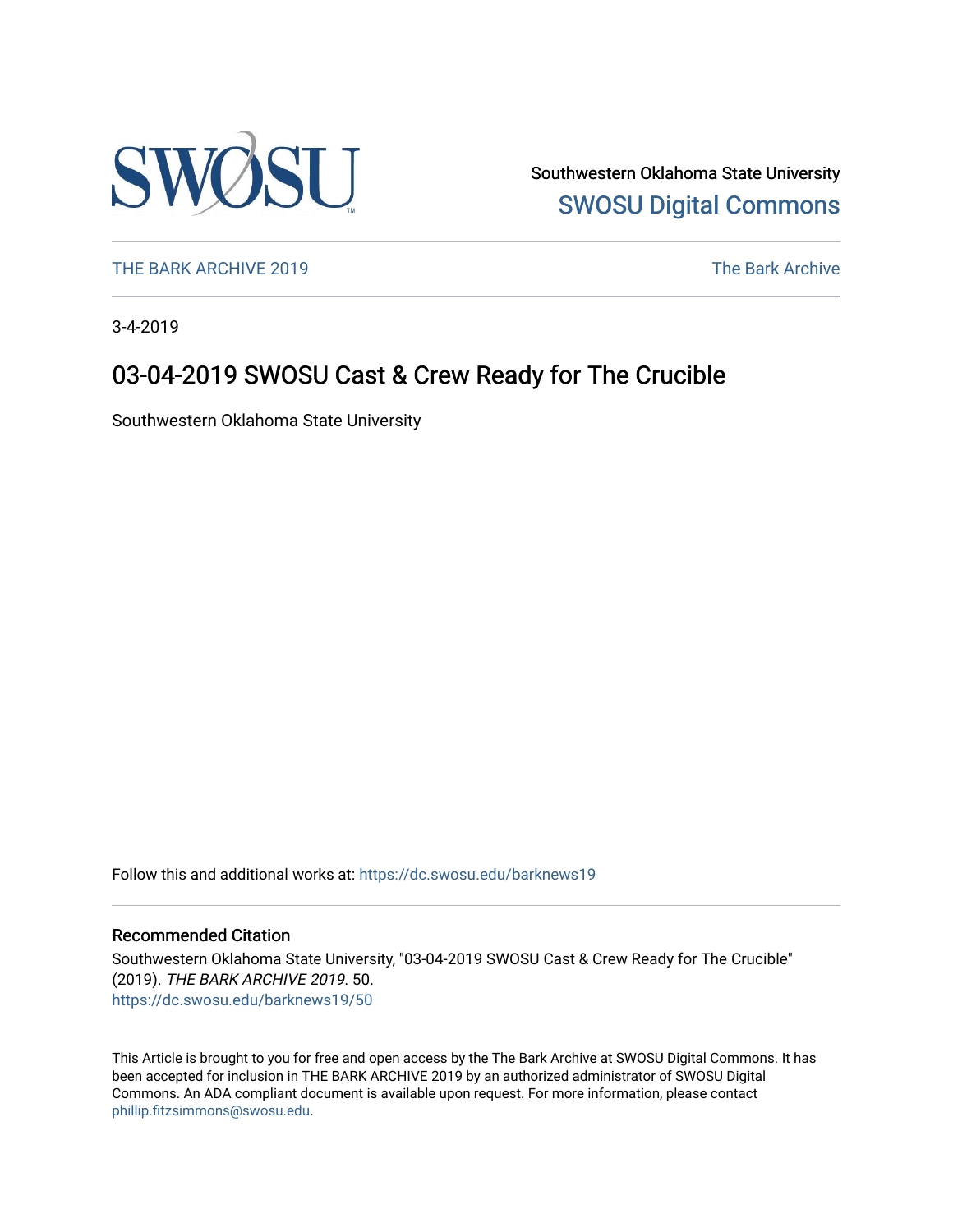

4 March, 2019

# **SWOSU Cast & Crew Ready for The Crucible**



crew of the 1953 Tony Award winning play are: (front row from left): Christine Tipton, Ann Putnam and Sarah Good; Savannah McCormick, Asst. Stage Manager and sound board operator; Abby Darragh, Asst. Stage Manager and light board operator; and Carlos Ramirez, Giles Corey. (Second row from left): Colleen McGowan, Betty Parris; Hannah Detweiler, Elizabeth Proctor and Makeup/hair designer; Kendra Place, Susanna Walcott and costume designer; Ceirra Sorrells, Mary Warren and sound designer; and Allee Thiessen, Abigail Williams. (Third row from left): Chandler Seaton, Dramaturg and box office manager; Lupita Mora, Tituba; Payton Phillips, Rebecca Nurse and costume crew; and Dillon Propst, Rev. John Hale. (Fourth row from left): William Appel, John Proctor and Asst. Tech Director; Grant Crews, Rev. Parris; Joshua McGuire, Thomas Putnam; Daniel McGuire, Judge Hathorne; and Han Yu Shih, Ezekiel Cheever. Back row from left—Alex Hawkins, Francis Nurse and Asst. makeup/hair designer; Izzy Moad, Asst. Dramaturg; Michael Misak, Stage Manager.

Southwestern Oklahoma State University's cast and crew of *The Crucible* is getting ready for the March 7-10 performances on the Weatherford campus. Shows on March 7-9 will be nightly at 7:30 p.m. and on March 10 at 2 p.m. in the SWOSU Hilltop Theatre. To make reservations, call 580.774.6046. Box office hours are 4-7 p.m. Monday through Friday. Admission is \$5 for adults, \$3 for non-SWOSU students and free for individuals with a valid SWOSU ID.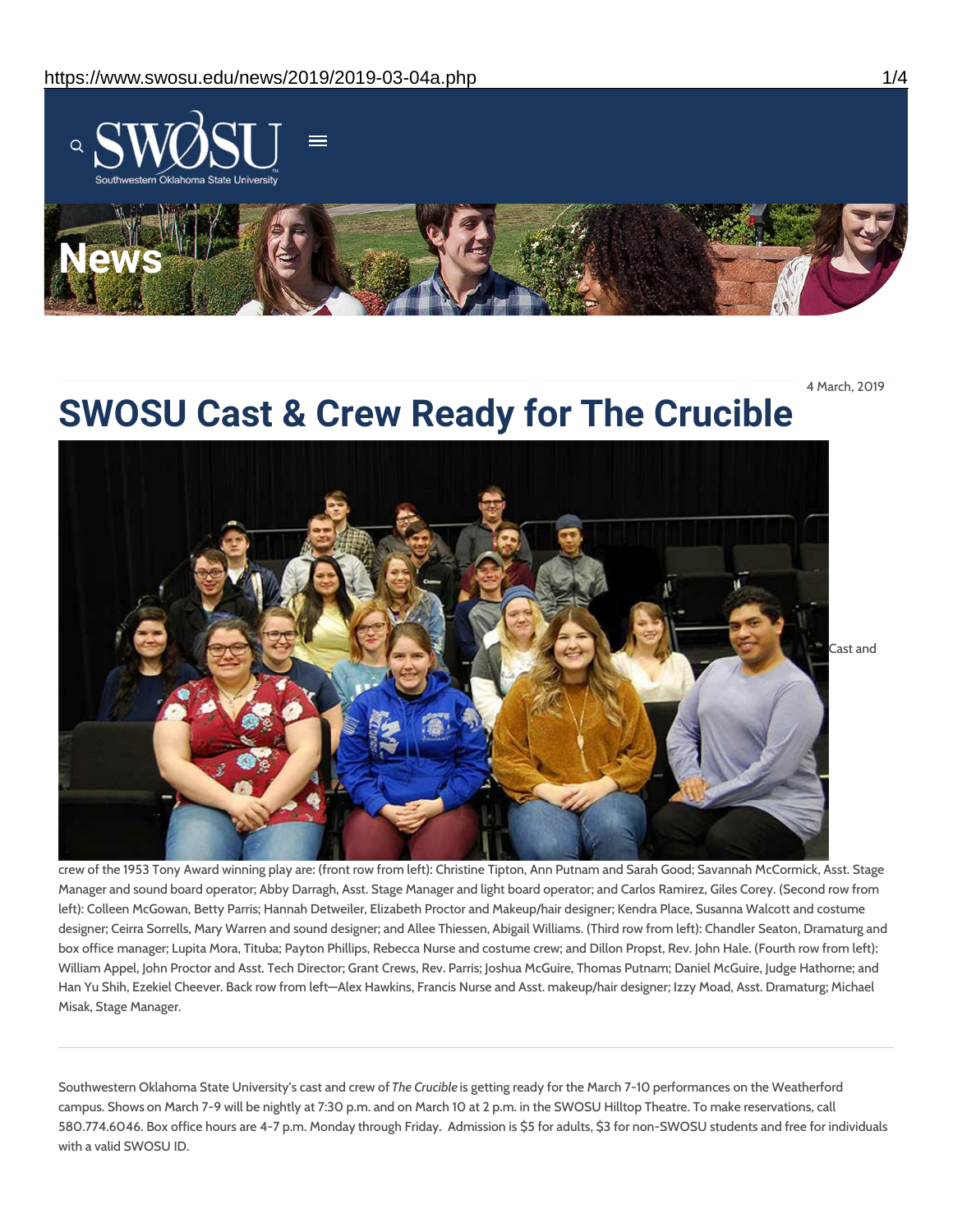| Academics                | D |
|--------------------------|---|
| Administration           | D |
| Alumni and Foundation    | D |
| Community                | D |
| Events                   | D |
| <b>Faculty and Staff</b> | D |
| Miscellaneous            | D |
| Sayre                    | D |
| <b>Students</b>          | D |
|                          |   |

| <b>Archive Links</b> |   |
|----------------------|---|
| 2018                 | D |
| 2019                 | D |
| 2020                 | D |
| Archive              | D |
|                      |   |



### Weatherford Campus

100 Campus Drive Weatherford, OK 73096

### Sayre Campus

409 E Mississippi Ave Sayre, OK 73662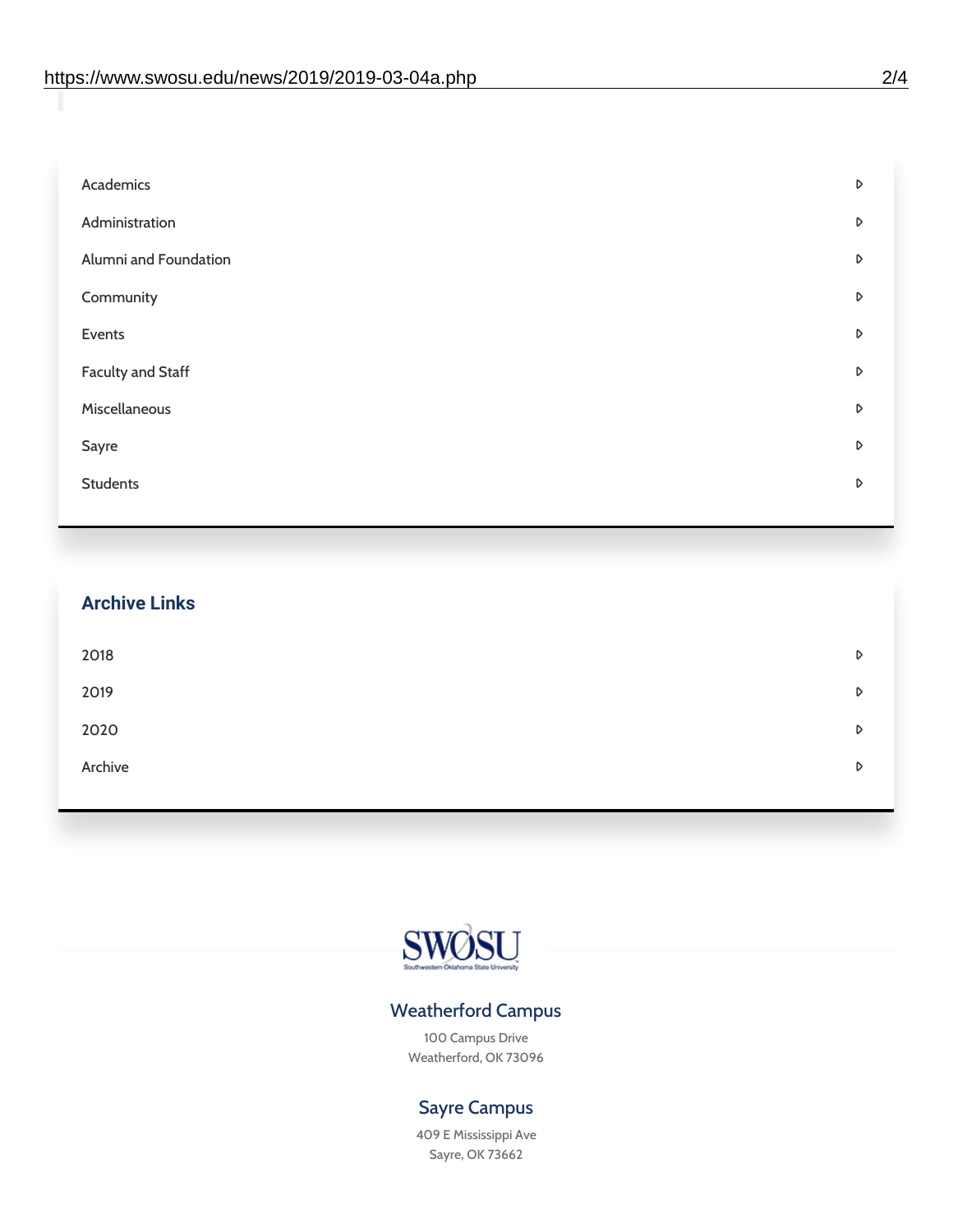Connect to Us

fyom

Contact [Information](https://www.swosu.edu/about/contact.php) [University/Facility](https://www.swosu.edu/about/operating-hours.php) Hours [Campus](https://map.concept3d.com/?id=768#!ct/10964,10214,10213,10212,10205,10204,10203,10202,10136,10129,10128,0,31226,10130,10201,10641,0) Map Give to [SWOSU](https://standingfirmly.com/donate) Shop [SWOSU](https://shopswosu.merchorders.com/)



**[Directory](https://www.swosu.edu/directory/index.php)** 

[Calendar](https://eventpublisher.dudesolutions.com/swosu/)

[Apply](https://www.swosu.edu/admissions/apply-to-swosu.php)

[GoSWOSU](https://qlsso.quicklaunchsso.com/home/1267)

[Jobs@SWOSU](https://swosu.csod.com/ux/ats/careersite/1/home?c=swosu)



Current [Students](https://bulldog.swosu.edu/index.php)

[Faculty](https://bulldog.swosu.edu/faculty-staff/index.php) and Staff

**Enrollment Management** [580.774.3782](tel:5807743782)

> **PR/Marketing** [580.774.3063](tel:5807743063)

**Campus Police** [580.774.3111](tel:5807743111)